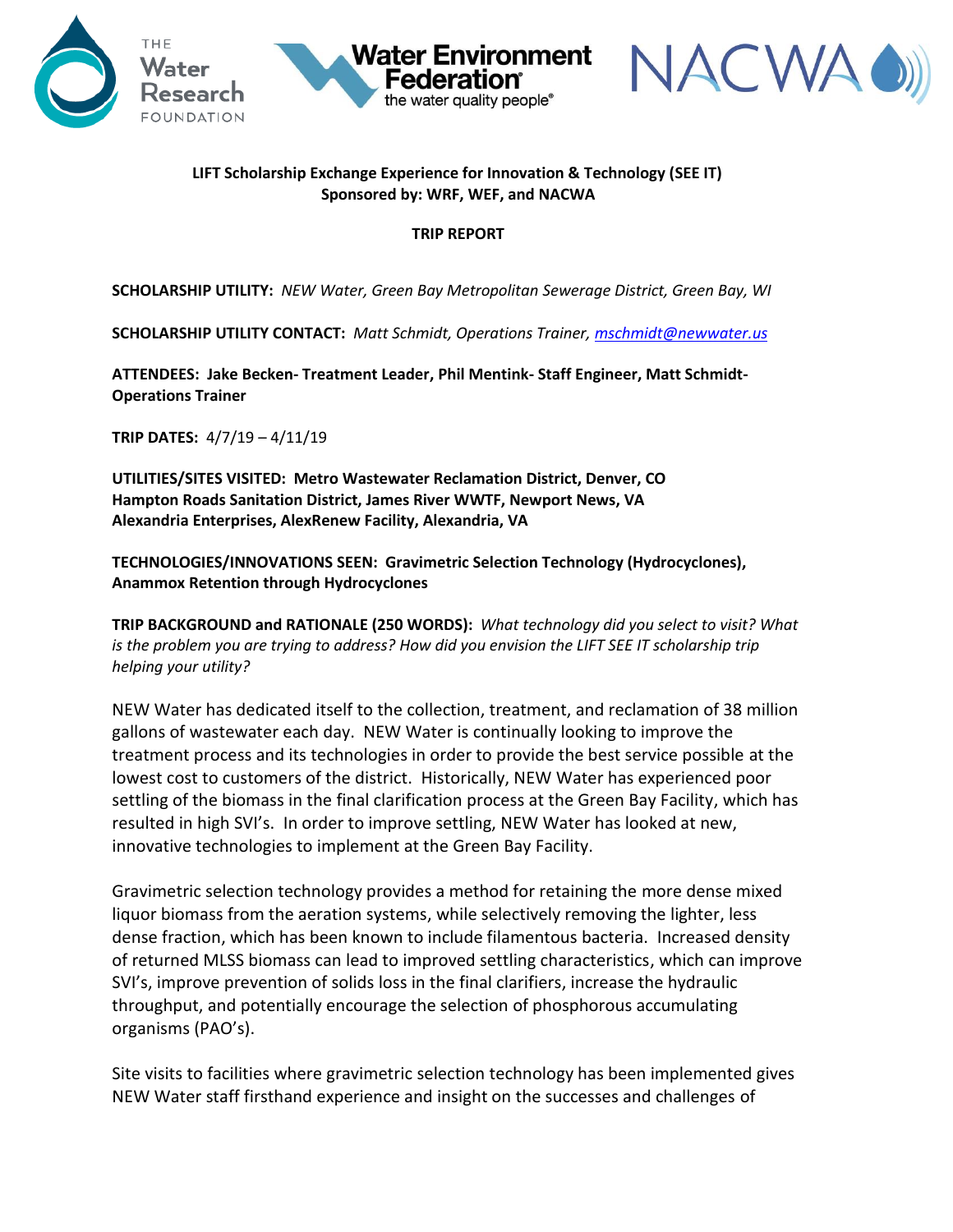





implementing a pilot or full scale operation of this technology along with gaining knowledge about any process challenges and/or roadblocks that have occurred. NEW Water would be able to share its experiences with other utilities who may be interested in implementing similar technology in the future, which is valuable in our ever-changing world of technological improvements.

**TRIP SUMMARY (1 page max. Please include 10 photos and a 1-2 minute video montage from the trip. The video does not need to be professional, however if you have the means to create a professional video feel free to do so):** *Why did you select the specific utility and technology for the visit? Based on your visit, do you think this technology/approach works for your utility? How useful was the trip in your decision making process? What were some of the trip highlights and takeaways?* 

With the assistance of an innovation and process engineer, the NEW Water team was provided a list of facilities within the United States that were either piloting or operating full scale hydrocyclone operations for improving process performance through gravimetric selection technology. After careful consideration, the Metro Wastewater Reclamation District of Denver, the James River Wastewater Treatment Facility of Hampton Roads Sanitation District, and AlexRenew of Alexandria Enterprises were chosen to give a wide representation of the technology in three different and unique applications.

Denver has more of a conventional BNR facility that is similar to the operations at NEW Water's Green Bay Facility. Since November of 2018, inDENSE™ Hydrocyclones (World Water Works) have been in operation on one of their A/O basins targeting granular formation and retention of their biomass. Staff at Denver initially installed a very robust pilot before going full-scale. Based on the information provided, this technology has had an observable impact on clarifier performance and SVI's. Effluent TSS from the associated final clarifier has shown a decrease in effluent levels. Visual observations have yielded increases in the overall growth of aerobic granules within said system. Furthermore, Denver is awaiting results of DNA microbial analysis to provide more details on the changing dynamics within the biomass within their system. Staff at Denver also provided valuable information on maintenance, pumping systems, and other process considerations when using this technology.

Hampton Roads Sanitation District (HRSD) was at the forefront of pioneering hydrocyclones for granular MLSS formation. Like Denver, applications of World Water Work's inDENSE™ are being utilized in two different applications: One is at a very low-SRT IFAS facility (James River Wastewater Treatment Facility), and the other is installed at a very small (100,000 gpd) package plant on a single train. The site visit to the James River Wastewater Treatment Facility (JRWTF) allowed the team to view the hydrocyclones in a similar setup to Denver, but with a slightly alternative pumping system. Based on feedback from HRSD staff, mixed results on hydrocyclone performance have been observed at the JRWTF to date. Staff indicated that inDENSE™ may not be advantageous to their facility due to low SRT's required for the IFAS treatment configuration. Marginal results have been observed that indicate granular aerobic biomass is being augmented. HRSD staff has